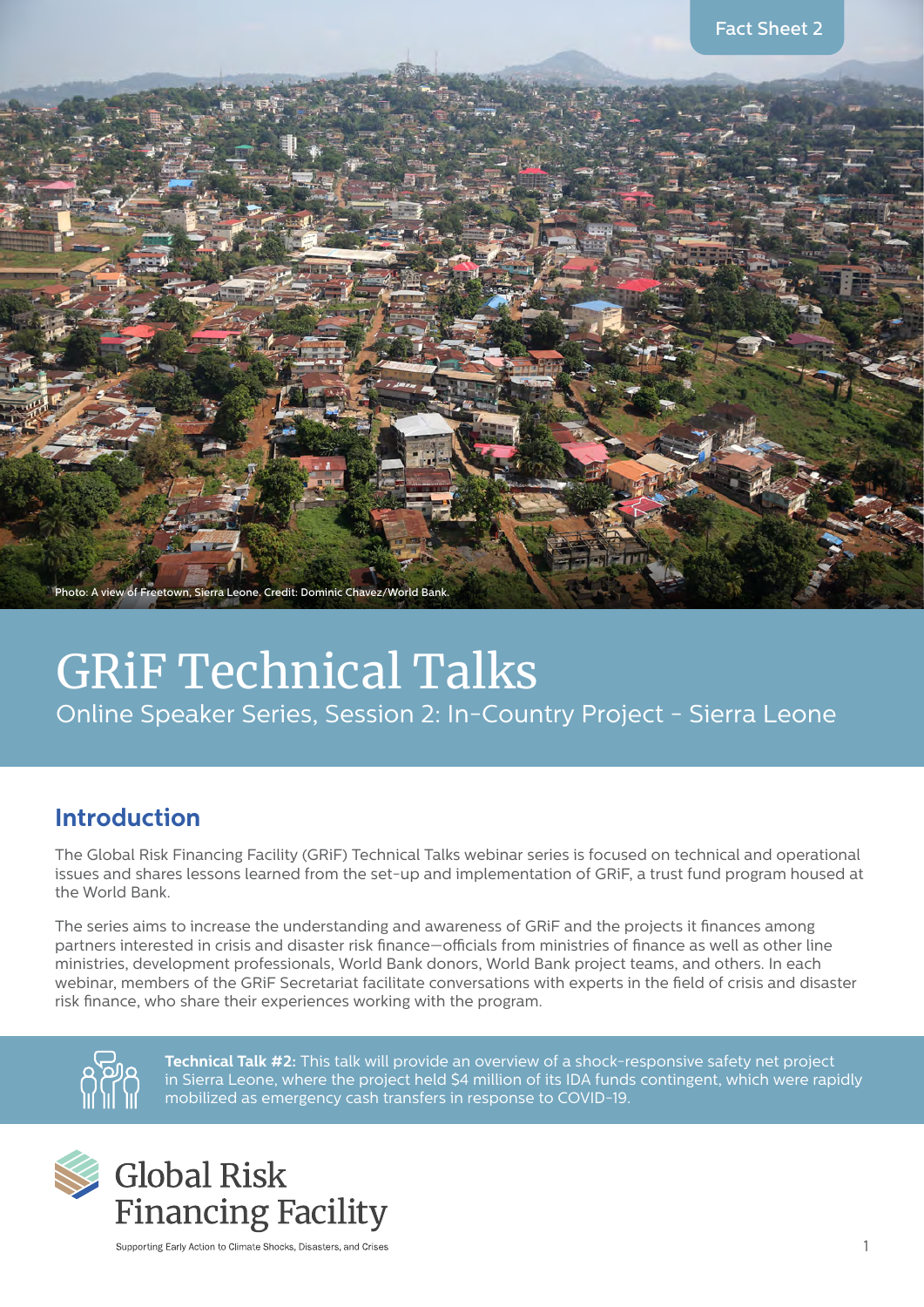

## **About the GRiF Project in Sierra Leone**

#### **Development Need**

In 2014, the Government of Sierra Leone established a Social Safety Net program to provide regular cash transfers to extremely poor households. The program intended to help lift people out of poverty and live more productive and dignified lives. Since then, Sierra Leone has had experience responding to disasters and pandemics by transferring emergency cash transfers to its most vulnerable citizens via the safety net program and its delivery systems. For example, in response to the massive landslide in 2017 and the Ebola outbreak that started in 2014, the government was able to channel funds to households affected by the crises by leveraging the safety net program. However, these responses and scale ups have, to date, been initiated in an ad hoc manner after a shock has hit via systems and processes that were not institutionalized or sustained long term to prepare for future events. Given the frequency of shocks and crises in the country, and the fundamental role that safety nets have come to play in disaster response in recent years, the government recognized the need for a more systematic approach to scaling up safety nets in the future.

#### **Project Objective**

The objective of these funds was to build the systems and technical capacity needed to establish and scale up the national safety net for faster response to natural disasters and crises, including health emergencies.

#### **Project Description**

This GRIF project builds on Sierra Leone's existing national safety net system and co-finances the USD 30 million World Bank Social Safety Net project, ensuring country ownership and long-term sustainability. To ensure that systems for shock-response are linked to available finance for emergency cash transfers, the Government held USD 4 million from the USD 30 million World Bank project for release as emergency cash transfers in response to natural disasters and health shocks. Linking cash transfers that target the poor with pre-arranged processes for payment and service delivery has been found in several countries to help ensure more timely and effective post-disaster assistance for affected populations.

The GRiF grant of USD 2.5 million includes the following:



 • A sum of USD 1 million to help build systems and strengthen implementation of prearranged funding linked to national delivery systems, specifically by setting up the infrastructure necessary to implement the scalability mechanism, improving the quality of existing data and filling data gaps, and identifying pre-defined triggers for disbursement.



 • A sum of USD 1 million to provide technical assistance to strengthen the government systems for implementing the contingent financing component and enhance the sustainability of the systems beyond the project itself, as well as to incentivize preparedness.



 • The remaining USD 0.5 million is allocated for technical assistance to assess the feasibility of risk-transfer solutions in the future through analytical work and capacity building.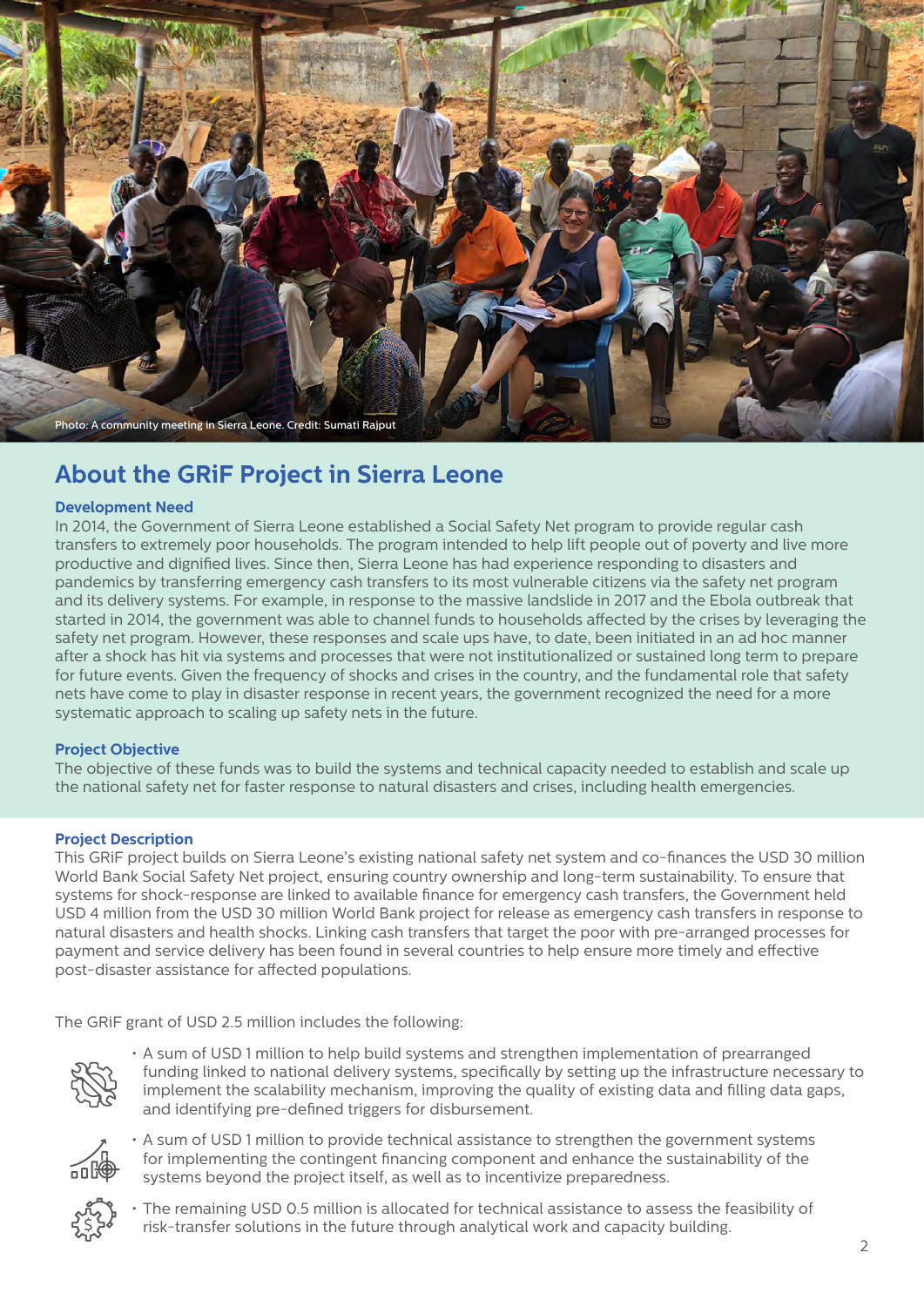### **Impact**



While the utilization of the GRiF grant was initially focused on designing systems to respond to potential flooding in 2020, the COVID-19 global pandemic changed this course. GRiF resources for systems strengthening were used to support the COVID-19 emergency cash transfer response after the outbreak began in Sierra Leone in April 2020.



The GRiF resources were used to develop a COVID-19 Emergency Response Manual that defined the rules and processes for the safety net scale up. The grant also enabled the government to adapt its systems to target and enroll beneficiaries who were not in the existing registry, thus also expanding the database in preparation for the next shock. The corresponding World Bank project supported the government in rolling out an electronic payments system to deliver the emergency cash transfers, enabling the rapid disbursement of funds and creating the foundations for a system for future shock responses.



Based on the success of the project, the European Union provided an additional EUR 5 million for emergency cash transfers, making use of the same systems that were used to channel the USD 4 million for the initial response. This additional funding is designed to reach 228,000 more beneficiaries, further leveraging GRiF's impact beyond the 170,000 beneficiaries that the initial emergency cash transfer response reached.



Following the COVID emergency cash transfer response, the remainder of the GRiF grant will support the government in strengthening systems and processes based on learning accumulated during this crisis, to continue enhancing its preparedness for the next shock. This is evidenced from the country's focus on designing its risk finance strategy, which will help establish pre-arranged financial instruments in the country. Linking these instruments to delivery mechanisms like safety nets will allow more effective and timely shock-response in the future.